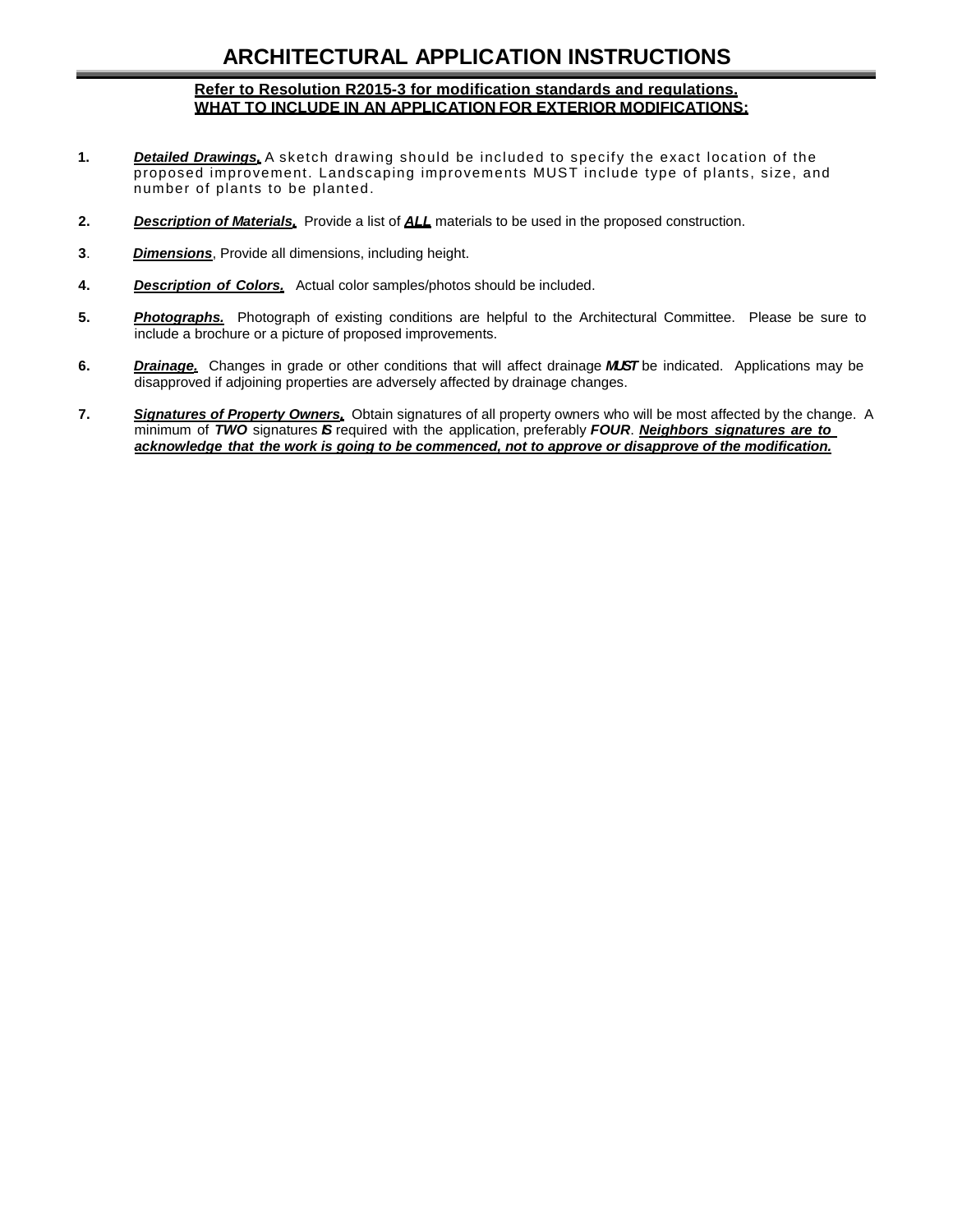## **THE AMBERLEA AT SOUTH RIDING CONDOMINIUM ARCHITECTURALMODIFICATION REQUEST FORM**

Send to: **Amberlea at South Riding Condominium** c/o SFMC INC 9464 Innovation Drive, Manassas, VA 20110 [amberlea@sfmcinc.com](mailto:amberlea@sfmcinc.com)

|                       | Name of Owner:    |                                      |  |  |  |
|-----------------------|-------------------|--------------------------------------|--|--|--|
|                       | Amberlea Address: |                                      |  |  |  |
|                       |                   | Lot: <u>Telephone</u> (H): (W): (W): |  |  |  |
| Proposed Improvement: |                   |                                      |  |  |  |
|                       |                   |                                      |  |  |  |
|                       |                   |                                      |  |  |  |

The following must be submitted with application:

- $\checkmark$  Site plan/plat showing size, shape and location of improvement to residence and to adjoining properties (including specific dimension of improvement and distances to adjoining properties) and noting any changes that will be made to grade.
- $\checkmark$  Color samples, if applicable.
- $\checkmark$  Architectural plans/drawings or Manufacturer's brochure.
- $\checkmark$  A minimum of two (2) property owners signatures, preferably four (4), who are most affected by your request because they are adjacent to or have a view of the property.

I hereby certify that I am the Owner of Record of the property listed above and have the authority to commit to design changes and otherwise represent the property. In addition, the information provided on this application is accurate to the best of my knowledge. I understand that I am responsible for obtaining any required county approvals relating to said improvements and I will comply with all applicable county ordinances. I acknowledge and agree that I will be solely liable for any claims, including without limitations, claims for property damage or personal injury, which result from the requested addition or modification. I understand that I will be responsible for any damage to adjoining property (including common area) associated with the improvement. I hereby indemnify the Association, its agents and employees from and against any and all such claims. Moreover, I accept responsibility for all maintenance, repair and upkeep of said addition or modification.

Signature of Owner Date

## THE AMBERLEA AT SOUTH RIDING CONDOMINIUM BOARD OF DIRECTORS DECISION

*Approval by Amberlea Condo Board of Directors Does NOT Constitute Approval by the Master Association.*

| Request approved as submitted $\rho$ | Request approved subject to conditions $\rho$<br>(See below) | Request disapproved | $\rho$ |
|--------------------------------------|--------------------------------------------------------------|---------------------|--------|
|                                      |                                                              |                     |        |
|                                      |                                                              |                     |        |
|                                      |                                                              |                     |        |

*Signature of Board of Director Member* Date Date Date